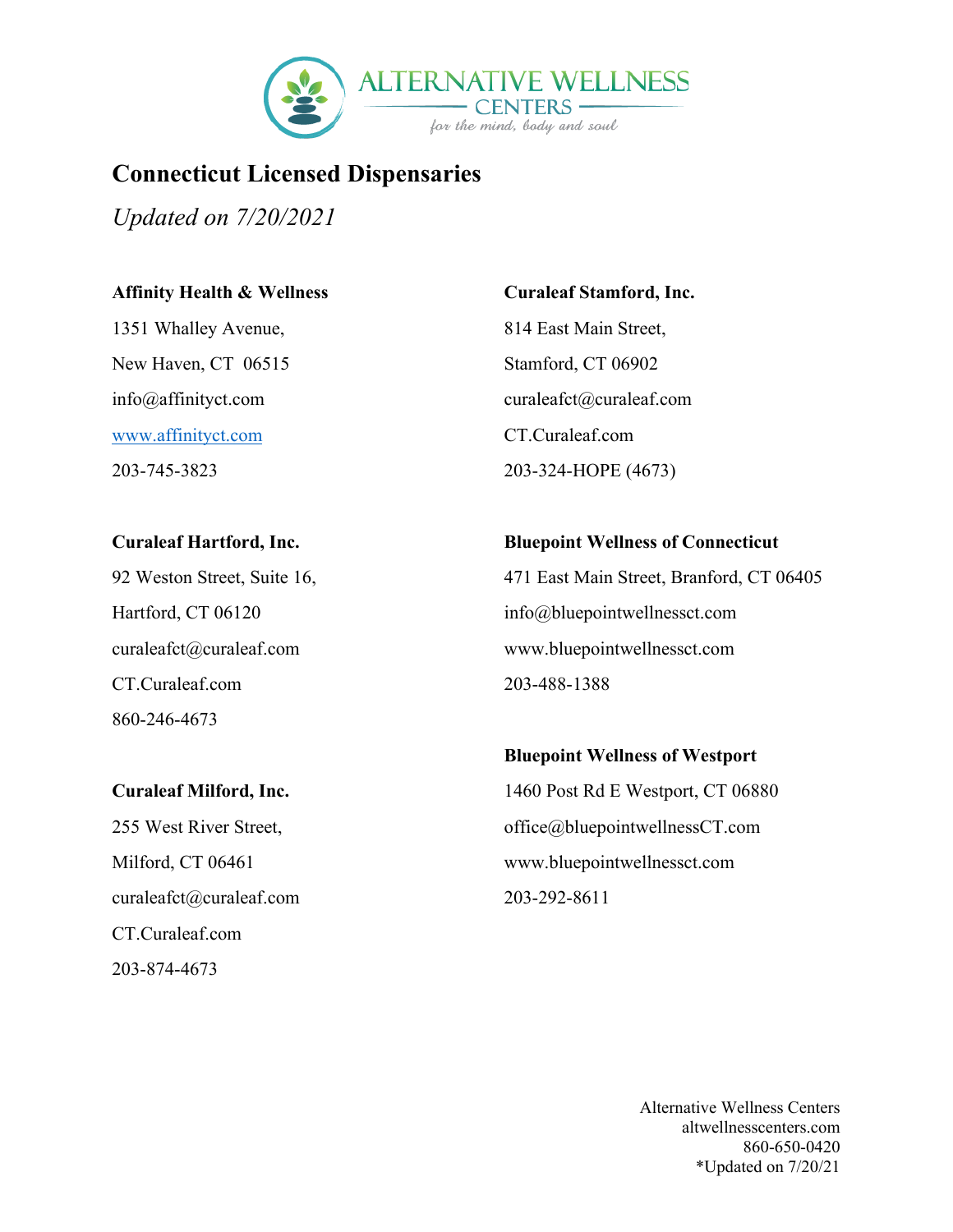

**Caring Nature, LLC**  237 East Aurora St, Waterbury, CT 06708 info@caringnaturedispensary.com www.caringnaturedispensary.com 203-437-8477

## **Compassionate Care Center of Connecticut/D&B Wellness, LLC**

4 Garella Road, Bethel, CT 06801 info@CCC-CT.com www.CCC-CT.com 203-909-6869

## **Fine Fettle Dispensary**

1548 W. Main Street, Willimantic, CT, 06226 hello@finefettle.com www.finefettle.com 860-717-9333

### **Fine Fettle Dispensary-Newington**

2280 Berlin Turnpike, Newington, CT 06111 newington@finefettle.com www.finefettle.com 860-333-9032

#### **Curaleaf Groton, Inc.**

79 Gold Star Hwy, Groton, CT 06340 curaleafct@curaleaf.com CT.Curaleaf.com 860-422-4929

# **Nature's Medicines** 1768 Storrs Road, Mansfield, CT 06268 info.mf@naturesmedicines.com http://naturesmedicines.com/mansfield-ctdispensary/

860-430-8900

## **Prime Wellness of Connecticut, LLC** 75 John Fitch Boulevard, South Windsor, CT 06074 info@primewellnessofct.com www.primewellnessofct.com 860-331-8918

## **Still River Wellness**

3568 Winsted Road, Torrington, CT 06790 info@stillriverwellness.com https://stillriverwellness.com/ 203-815-1101

> Alternative Wellness Centers altwellnesscenters.com 860-650-0420 \*Updated on 7/20/21